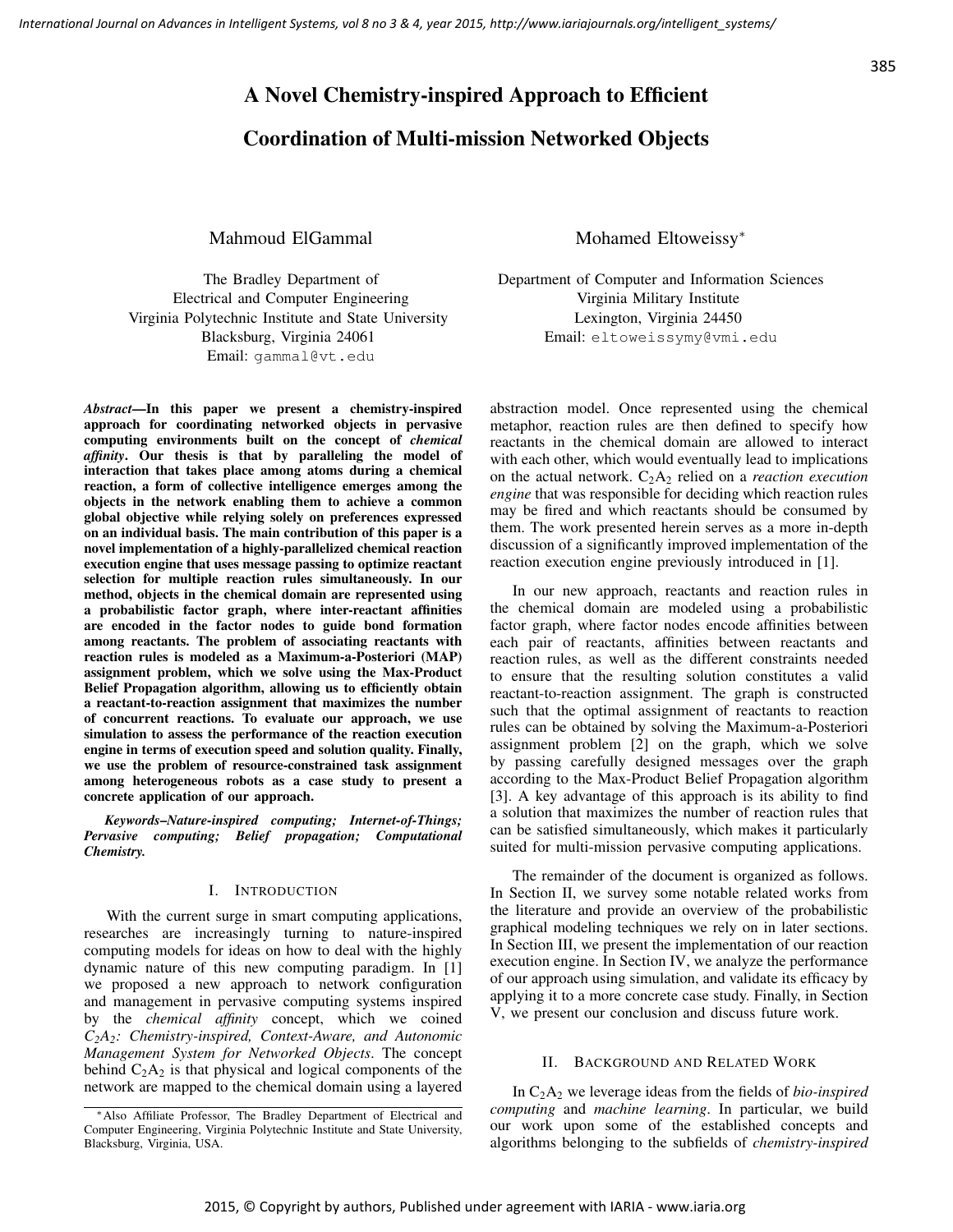*computing* and *probabilistic graphical modeling*<sup>1</sup> in those two research disciplines, respectively. In this section we present a rudimentary overview of these topics and discuss some important related work.

## *A. Chemistry-inspired Computing*

A common feature among most, if not all, natural computing models that draw their inspiration from the chemical reaction metaphor, is that the system state is represented as a fluid in which reactants of different types move freely and interact with each other according to predefined reaction rules. Developing concrete applications based on this concept requires mature models of computation that can be used to encode real-life problems using the chemical formalism and describe programs to solve them, as well as runtime systems that can actually execute these programs. The former field of study has seen significant research activity, ushered by the Γ language by Banâtre et al. [4] and continued through various other works such as the Chemical Abstract Machine by Berry et al. [5], the Molecular Dynamics model by Bergstra et al. [6], Membrane Computing (P Systems) by Păun [7], and more recently in the Biochemical Tuple Spaces model by Viroli et al. [8]. Some of these works contributed incremental improvements over previous models while others offered entirely new approaches, but all have served to present the chemical metaphor as a mature and viable option for modeling computational processes, especially for applications where concurrency and self-organization are two desirable characteristics. However, despite the progress on this front, not as much attention has been given to the runtime systems on which chemical computing models can be executed [9].

The earliest runtime system for a chemical machine is perhaps the one described in [4], where an implementation of the Γ language on a massively parallel machine (aka the Γ-machine) is proposed. In order to evaluate a Γ program, the runtime system has to perform two tasks: (a) search for reactants that satisfy reaction conditions (in other words, determine which reactions to fire), and (b) applying the actions associated with fired reactions on the system. It can easily be shown that a roughly similar breakdown of tasks would also apply to any other runtime, not just the Γ-machine. The first task requires solving an  $N$ P-hard optimization problem, and with  $C_2A_2$ , we attempt to put forward a practical, efficient, and scalable solution to this problem.

Existing runtime systems employ different approaches to address this problem. One approach can be described as the *search-and-match* approach, and it usually relies on some data structure that stores information about reactants and reaction rules where a search algorithm is then used to determine which reactions to fire based on the satisfiability of their premise. The implementation proposed for the Γ-machine in [4] falls under this category. However, it can be considered more of a proof of concept as it assumes a number of processors equal to the number of reactants, which would be faced by strict scalability limits in reality.

Additionally, it only considers one form of reactions (more specifically, reactions that take exactly two input values and produce two output values), which would impose further constraints on the practicality of this approach. More efficient methods belonging to this category have also been proposed, such as The Chemical Machine by Rajcsányi et al. [10], which relies on the more sophisticated RETE pattern-matching algorithm [11].

Another approach that is mainly used for simulation but is also used in some runtime systems is the *computational chemistry* approach. Methods belonging to this category rely on algorithms that have long been used by theoretical chemists to solve many quantitative chemical problems using simulation with acceptable accuracy. Several algorithms have been developed under this category and which have been improving in efficiency over time, such as Gillespie's First Reaction Method [12], the Next Reaction Method by Gibson et al. [13], Slepoy et al.'s constant-time Monte Carlo algorithm for simulating biochemical reaction networks [14], ALCHEMIST [15], and others. These methods offer a statistically correct depiction of the evolution of species concentration in a chemical solution over time, which is necessary in applications that rely on accurate simulation of the laws of chemical kinetics.

These two approaches have different points of strength and weakness. The search-and-match approach can be used to model the behavior of a self-organizing system in terms of microscopic interactions among its lowest-level components, which makes it a more versatile tool for modeling a wide range of applications. On the downside, it offers limited control on the macroscopic behavior of the whole system [16]. The computational chemistry approach on the other hand offers greater control over the macroscopic behavior of the system, which allows for better overall stability and predictability, but only if the target application lends itself easily to this approach, such as the case studies given in [15], [16], [17], [18].

In C2A<sup>2</sup> we utilize the concept of *chemical affinity* to express the mutual attraction force between a reactant and another reactant or reaction rule, and we present an approach for reconciling the inevitably conflicting preferences of reactants to form bonds among themselves. By doing so, we aim to combine some of the advantages of the two approaches mentioned above, where the macroscopic behavior of the system is derived from the individual inclinations of reactants at the microscopic level. Furthermore, our approach maximizes the number of reaction rules that can be satisfied simultaneously, making it particularly efficient for applications requiring the execution of concurrent processes.

## *B. Probabilistic Factor Graphs*

Probabilistic graphical models [3] provide a framework that enables us to encode our knowledge of how a real-world system works in a compact, machine-readable format, amenable to the application of various reasoning algorithms. Being declarative by nature, such modeling method has the advantage of separating the domain-specific knowledge needed to construct the graph from the reasoning algorithms that can be applied to it. This allows the development of

<sup>&</sup>lt;sup>1</sup>For a thorough review of probabilistic graphical models, the reader is referred to [3].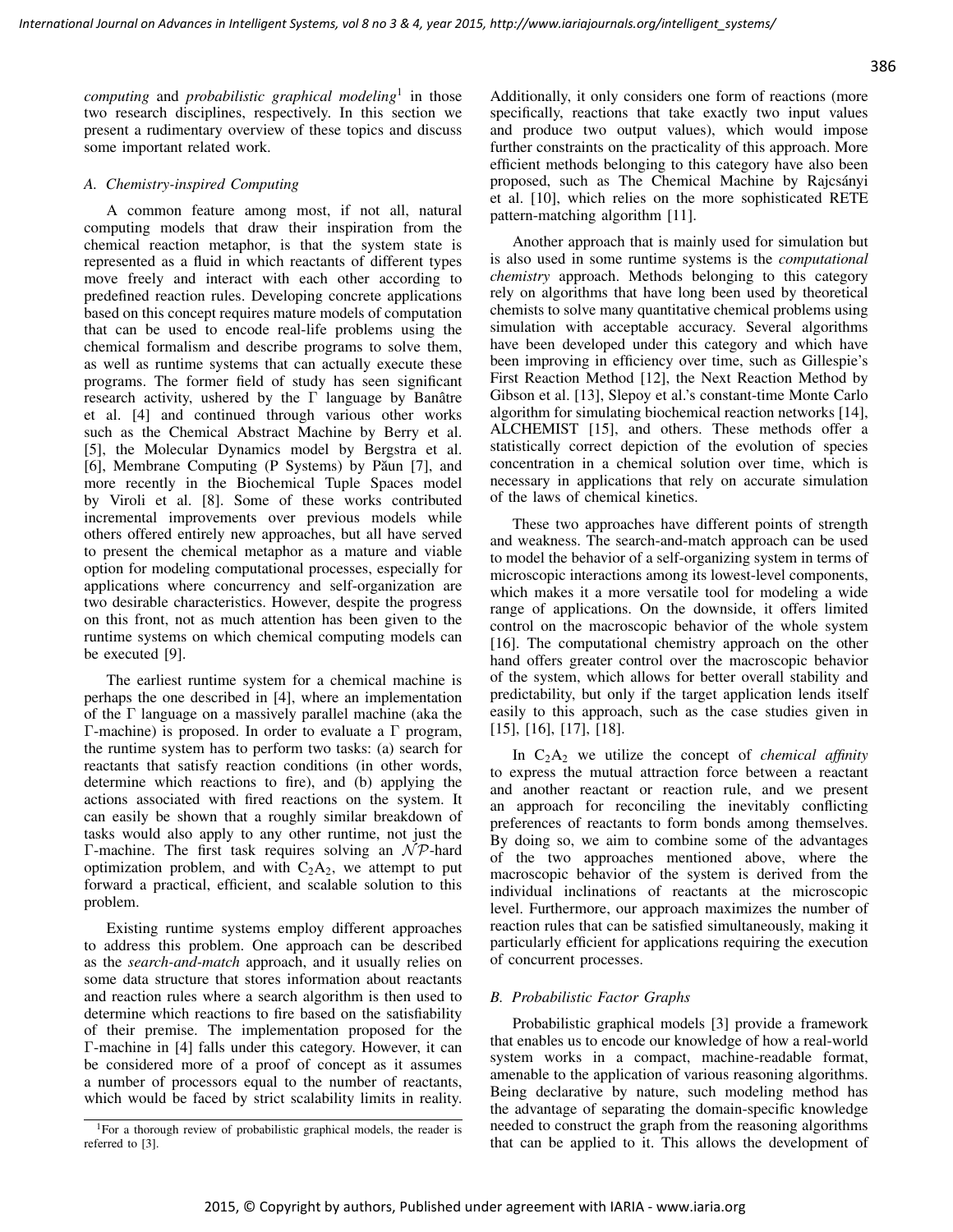a whole host of reasoning algorithms that can manipulate the model and answer various queries about it despite being agnostic of the semantics of the real-world system it represents.

A probabilistic graphical model consists of a number of nodes, each representing a random variable, which in turn represents some aspect of the modeled system. The nodes are connected using either directed or undirected edges (as in Bayesian and Markov networks, respectively), which express how a pair of random variables interact. Assuming that we have prior knowledge of how the random variables in the graph are probabilistically interdependent (or not, in case of independent variables), our job is to reason about the most likely values of one or more variables, possibly after having observed the values of some others. In order to do that, we are often interested in calculating the joint distribution over the possible values of all random variables in the graph or a subset thereof, which can quickly become an intractable problem. For instance, in a graph containing *N* binary random variables, the space of possible assignments to these variables is of size  $2^N$ .

However, since most complex distributions usually contain independencies among many of their dimensions, and since the graph is essentially a representation of these independencies, we can exploit the structure inherent in the distribution by breaking it up into smaller *factors*, each having just a subset of interdependent variables in its scope. A factor  $\phi_i$  with scope  $D_i$  is a function that maps each possible assignment of the variables in  $D_i$  to a nonnegative value, essentially signifying the affinity of the random variables toward each possible joint assignment. The graph structure then becomes a factorization of the overall joint distribution  $P$  over all variables in the domain  $\mathcal{X} = \{X_1, \ldots, X_n\}$ , which can now be expressed more compactly as the product of these factors:

$$
P(\mathcal{X}) = \frac{1}{Z} \prod_{i} \phi_i(D_i)
$$
 (1)

where  $Z$  is a normalization constant (also known as the *partition function*), added in order to make  $P(X)$  a valid probability distribution function.

We are specifically interested in *factor graphs* – a special type of undirected probabilistic graphical models that make the factorization explicit in the graph structure. A factor graph is a bipartite graph consisting of one group of nodes that represent factors, another that represents random variables, and edges that exist only between a factor node and nodes of variables that lie in its scope. In the following sections, we discuss how we optimize reaction selection in  $C_2A_2$  by constructing a factor graph for the system and transforming the problem into one of the well-known inference problems applicable to probabilistic graphical models, which we cover next.

#### *C. The MAP Assignment Problem*

In the MAP (*Maximum a Posteriori*) assignment problem we try to answer the following question: given a set of random variables  $\mathcal{X} = \{X_1, \ldots, X_n\}$ , of which a subset  $E$  (the evidence) is observed to have the value  $e$ , what is the *joint* assignment for the remaining variables  $W = X - E$ such that  $P(W|E = e)$  is maximized?

An important thing to note is that the correct answer to this query is quite different from what could be obtained by selecting the most likely assignment for the individual members of W given the evidence, which could possibly yield an invalid solution. For instance, while the most likely independent assignments for a pair of variables  $X, Y \subset W$ given evidence  $E = e$  may be x and y, respectively, it is possible that these two assignments can never co-occur given the same evidence. Expressed more formally, there is no guarantee that  $\{ \operatorname{argmax}_{X} P(X|e), \operatorname{argmax}_{Y} P(Y|e) \}$ and  $\argmax_{X, Y} P(X, Y | e)$  are equivalent. This adds a significant number of constraints that need to be satisfied by the solution, making MAP assignment an  $\mathcal{NP}$ -hard problem [3].

MAP inference continues to be a useful tool for solving problems in various domains, such as computer vision, speech recognition, noisy-channel coding, medical diagnosis, and many others. In all of these problems, we rely on partially observed data in conjunction with some predefined assumptions about the data model in order to estimate an unobserved quantity. As will be explained in more detail shortly, in  $C_2A_2$  we encode the *affinities* between the different objects in the network as well as the reaction rules that dictate how objects interact with each other into the factor graph devised for the system. The graph then becomes the input to a MAP assignment problem whose output determines which reactions are fired and which reactants are consumed thereby.

Owing to its intractability in large graphs, MAP inference is usually solved using one of several available heuristic algorithms. The one we are concerned with here is *Belief Propagation* [19], which we briefly discuss next before moving on to our system implementation.

#### *D. Belief Propagation*

Belief Propagation [19] (BP) is a message-passing algorithm for performing probabilistic inference on graphical models. Given a set of factors Φ defined over a set of random variables  $X$ , we start by constructing a *cluster graph*, which is an undirected graph where each node (or cluster) *i* is associated with a subset of variables  $C_i \subseteq \mathcal{X}$ , and each pair of clusters  $C_i$  and  $C_j$  with shared variables are connected by an edge associated with a *sepset*  $S_{i,j} \subseteq$  $C_i \cap C_j$ . The algorithm then progresses through a number of iterations, during which each cluster node transmits to each of its direct neighbor clusters its beliefs about the variables in their shared sepset. A message from  $C_i$  to  $C_j$ incorporates evidence collected by  $C_i$  about the variables in the sepset  $S_{i,j}$  from all its direct neighbors except  $C_j$ (which serves to avoid reinforcing a prior incorrect belief by  $C_i$ ). Provided that the graph satisfies certain properties that will be discussed later, beliefs at neighboring clusters concerning their shared sepset converge after a finite number of iterations, at which point the graph is said to have become *calibrated*. The final step consists of decoding the calibrated beliefs at every cluster to obtain the solution to our inference problem.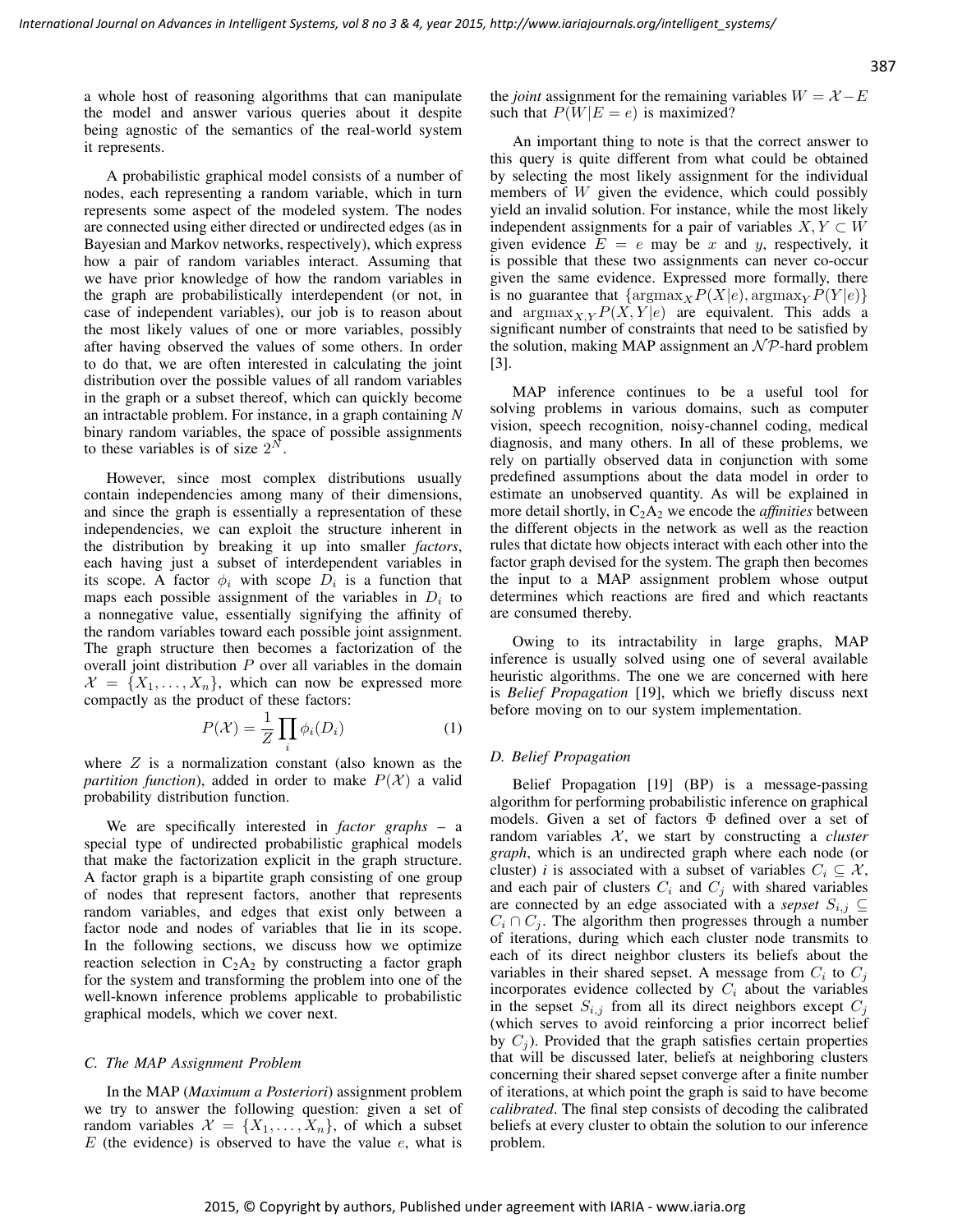BP has different variants for solving different inference problems. We focus our attention on Max-Product Belief Propagation (MPBP), which can be used to solve the MAP assignment problem. In MPBP, the belief computed at cluster  $C_i$  is the *max-marginal* for the variables in its scope, which is a function that maps each possible configuration of the variables in  $Scope[C_i]$  to the unnormalized probability of the most likely joint assignment consistent with it. If the cluster graph is actually a tree, then the MAP problem can be solved exactly and the max-marginals can be computed in polynomial time. Moreover, if there is only one unique optimal assignment to the unobserved nodes, then decoding the max-marginals to obtain the solution is trivial and can be performed in  $O(N)$  [3]. Under different circumstances, the solution is only approximate, and certain measures have to be taken to guarantee convergence and simplify the final decoding step. We discuss the application of BP to our problem in more detail as well as the exact format of the messages passed on the graph in the next section where we present our system implementation.

## III. SYSTEM IMPLEMENTATION

As in other chemical computing models (e.g., [5], [20], [7]), the state of the system in  $C_2A_2$  is analogous to a chemical solution in which reactants move freely and interact with each other according to predefined reaction rules. In an actual chemical solution, Brownian motion is responsible for causing reactants to come in contact with each other, where they form different bond types at various rates that depend on their relative concentrations, the presence of certain catalysts, among other factors. In a chemical computing system, this is emulated via an algorithm that decides which reactions are triggered at what times and which reactants are consumed by them (e.g., [12], [14], [15]). In this section, we put forward an implementation of one such algorithm.

#### *A. Overview*

The reaction execution engine in  $C_2A_2$  is an implementation of a P System [7]. Reactions in the forward direction take the form  $ca \rightarrow cu$ , while reverse directions take the form  $cu \rightarrow ca$ . In both forms, a and u are reactant multisets, and  $c$  is a catalyst that may optionally be required in order for the reaction to be triggered.

The problem of assigning reactants to forward reactions can be seen as a clustering problem in which reaction rules play the role of exemplars while reactants (atoms and molecules) play the role of cluster members. However, one property of P Systems necessitates a slight departure from traditional clustering, which is that reactions must be performed in a maximally parallel way. Consequently, reactants are assigned to rules until no further assignments are possible, which imposes the consequence that a single rule may assume exemplarity of multiple cluster instances, all of identical structure, where the members of each instance have a one-to-one correspondence to the elements in the left-hand side multiset in the forward reaction form, a. This reformulated clustering problem can be solved by constructing a factor graph as the one shown in Figure 1, where the final reactant/reaction assignments are decided through the iterative exchange of *affinity* values according to the BP algorithm.



Figure 1. Factor graph of reformulated clustering problem for the reaction execution engine in  $C_2A_2$ .

#### *B. Constructing the Factor Graph*

In constructing the factor graph for our problem, we have extended the binary variable model for the Affinity Propagation (AP) clustering algorithm [21] presented in [22]. We assume that the system contains  $N$  reactants and  $R$ reaction rules, and the goal is to match different subsets of these  $N$  reactants with reaction rules such that each subset (henceforth called *reactant group* or just *group* for short) is congruent with the left-hand side multiset of the reaction it is matched with, and no single reactant is involved in more than one reaction.

As illustrated in Figure 1, the factor graph is 2-dimensional and is constructed such that reaction rules are organized horizontally and are indexed by the variable  $j \in \{1 \dots R\}$ , while symbols representing reactant groups are organized vertically and are indexed by the variable  $i \in \{1...G\}$ . Reactant groups represent the elements of the power set over all reactants, which has a size of  $2<sup>N</sup>$ . Obviously, this can be prohibitively large. In practice, however, reactant groups that do not appear in any reaction rules as well as those that do not satisfy a minimum affinity threshold among its members can be eliminated, reducing the size of the set by several orders of magnitude. The  $h_{ij}$ nodes are binary variables, which if set to 1 at the end of executing the message-passing algorithm indicate that group  $i$  is to be consumed by reaction  $j$ .

Because a single reactant may belong to multiple groups, if group i is assigned to rule j, we must guarantee that:  $(1)$ group  $i$  is not simultaneously assigned to any other rule  $k \neq j$ , and (2) none of the reactants in group i belong to another group consumed by a reaction. These two constraints are enforced by adding the  $I_i$  and  $E_{k \in \{1...N\}}$  factor nodes, respectively. The  $S_{ij}$  factor nodes provide the initial affinity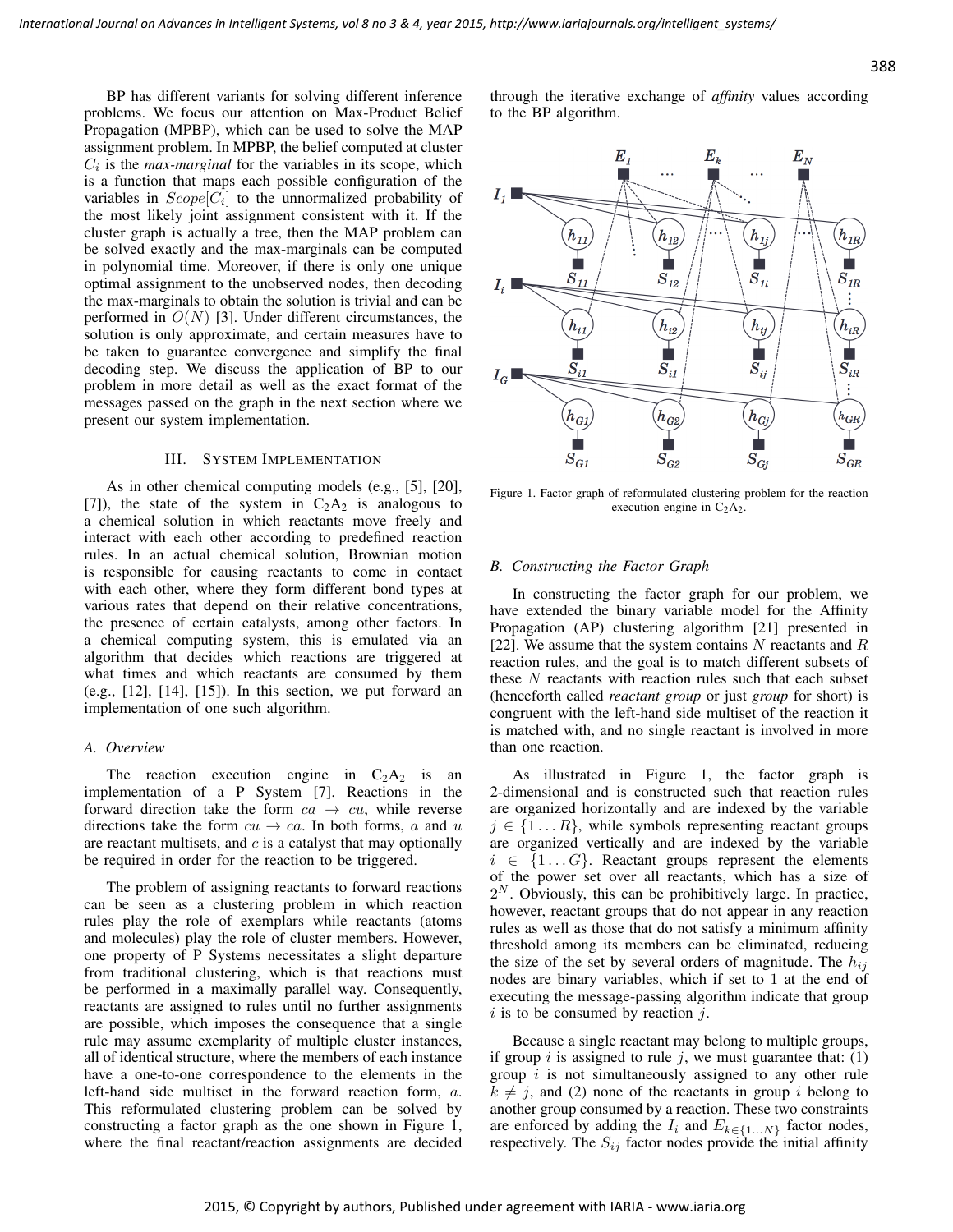values between each group  $i$  and reaction  $j$ . By applying equation (1) to the factor graph in Figure 1 (and ignoring the Z constant), the objective function maximized by MPBP becomes:

$$
f(\lbrace h_{ij} \rbrace) = \prod_{i=1}^{G} \prod_{j=1}^{R} S_{ij}(h_{ij}) \cdot \prod_{i=1}^{G} I_i(h_{i:}) \cdot \prod_{k=1}^{N} E_k(h_{::}^k)
$$

where  $h_{::}^{k}$  denotes all the  $h_{ij}$  variables in the scope of the  $E_k$  factor. Because there are often several advantages to optimizing  $log(f_{mpbp})$  instead [3], we use a different version of MPBP that maximizes the summation of factors in log-space instead of their product. The algorithm is called Max-Sum Belief Propagation (MSBP) which is the one we use in our implementation. The final objective function hence becomes:

$$
f(\lbrace h_{ij} \rbrace) = \sum_{i=1}^{G} \sum_{j=1}^{R} S_{ij}(h_{ij}) + \sum_{i=1}^{G} I_i(h_{i:}) + \sum_{k=1}^{N} E_k(h_{i:}^{k})
$$
 (2)

The three factor types work together to produce a solution that maximizes the sum of affinities over all possible (group, reaction) pairs, but without violating any of the stipulated constraints. Invalid solutions are eliminated by assigning a value of  $-\infty$  to a factor when the constraint it is associated with is violated, guaranteeing a sub-optimal result for the objective function.

# *C. Message Updates*

We now derive the messages passed between the different nodes in the factor graph. In the max-sum algorithm, a message passed from one node to another can have one of the two forms shown in equations (3) and (4) depending on whether it flowed from a variable node  $v$  to a factor node  $f$  or in the opposite direction, respectively. In equation (3),  $\mathcal{N}(v)$  is the set of all factor nodes connected to v, while in equation (4)  $\mathcal{X}_f$  is the scope of factor f.

$$
\mu_{v \to f}(val_v) = \sum_{g \in \mathcal{N}(v) \backslash f} \mu_{g \to v}(val_v) \tag{3}
$$

$$
\mu_{f \to v}(val_v) = \max_{\mathcal{X}_f \setminus v} \{ f(\mathcal{X}_f) + \sum_{w \in \mathcal{X}_f \setminus v} \mu_{w \to f}(val_w) \} \quad (4)
$$

For each variable node, a message has to be exchanged to and from all neighbor nodes for each possible assignment of the variable. Since all variables in the factor graph in Figure 1 are binary, [22] shows that we could compute the difference between the two messages associated with the two possible assignments (e.g.,  $\mu_{v \to f}(v^1) - \mu_{v \to f}(v^0)$ ) such that only one message need be sent per neighbor in each direction. Figure 2 shows a fragment of the full factor graph that illustrates all the messages involved in computing the final value of a single  $h_{ij}$  variable. We now discuss the role played by each of these messages in our application as well as the full derivation for the max-sum BP algorithm.

*1) Message from*  $S_{ij}$  *factor:* The  $S_{ij}$  factor represents the *reward* gained by the system when reactant group  $i$  is assigned to reaction j. The  $s_{ij}$  message, which is sent from the  $S_{ij}$  factor node to its associated  $h_{ij}$  variable node, has a constant value that represents the affinity between reactant group  $i$  and reaction  $j$ . If group  $i$  matches the input multiset



Figure 2. Factor graph fragment for computing the affiliation of reactant group  $i$  with reaction rule  $j$ .

of rule  $j$  and the group is actually assigned to the reaction, then  $S_{ij}(h_{ij})$  is set to the average affinity between the reaction and the reactants in the group. Otherwise, the pair is not candidate for matching and the factor yields a value of  $-\infty$ . In equation (6), the average is used to normalize the resulting affinity value, since reactant groups can be of different sizes.

$$
S_{ij}(h_{ij}) = \begin{cases} s_{ij}h_{ij} & \text{if group}_i \equiv \text{rule}_j \\ -\infty & \text{otherwise} \end{cases}
$$
 (5)

$$
s_{ij} = avg_k\{aff(i^k, j)\}\tag{6}
$$

2) Messages from/to  $I_i$  factor: The  $I_i$  factor guarantees that reactant group  $i$  is assigned to at most one reaction. Note that in equation  $(7)$ , we use 0 instead of 1 when the constraint is satisfied since we are operating in log-space.

$$
I_i(h_{i:}) = \begin{cases} 0 & \text{if } \sum_{j=1}^R h_{ij} \le 1 \\ -\infty & \text{otherwise} \end{cases}
$$
 (7)

This is achieved by exchanging the  $\eta_{ij}$  and  $\beta_{ij}$  messages between the factor node and the  $h_{ij}$  node for each reaction. The derivation provided below for these two messages is similar to the original derivation for the binary model for AP in [21], but it accounts for the different structure of the factor graph in our problem, where each  $h_{ij}$  node could be connected to a varying number of  $E_k$  factors. Due to this, we use the average of the incoming  $\alpha_{ij}$  messages in the equations below instead of the summation.

•  $\beta_{ij}$  message (using equation (3)):

$$
\beta_{ij}(h_{ij} = 1) = \mu_{h_{ij} \to I_i}(1)
$$
  
=  $\mu_{S_{ij} \to h_{ij}}(1) + avg_k \{\mu_{E_k^i \to h_{ij}}(1)\}$   
=  $s_{ij}(1) + avg_k \{\alpha_{ij}^k(1)\}$ 

Similarly:

$$
\beta_{ij}(h_{ij} = 0) = s_{ij}(0) + avg_k\{\alpha_{ij}^k(0)\}
$$

Given that each message is computed as the difference between its formulae for the two possible assignments of  $h_{ij}$ , we get:

$$
\beta_{ij} = \beta_{ij}(1) - \beta_{ij}(0) = s_{ij} + avg_k\{\alpha_{ij}^k\}
$$
 (8)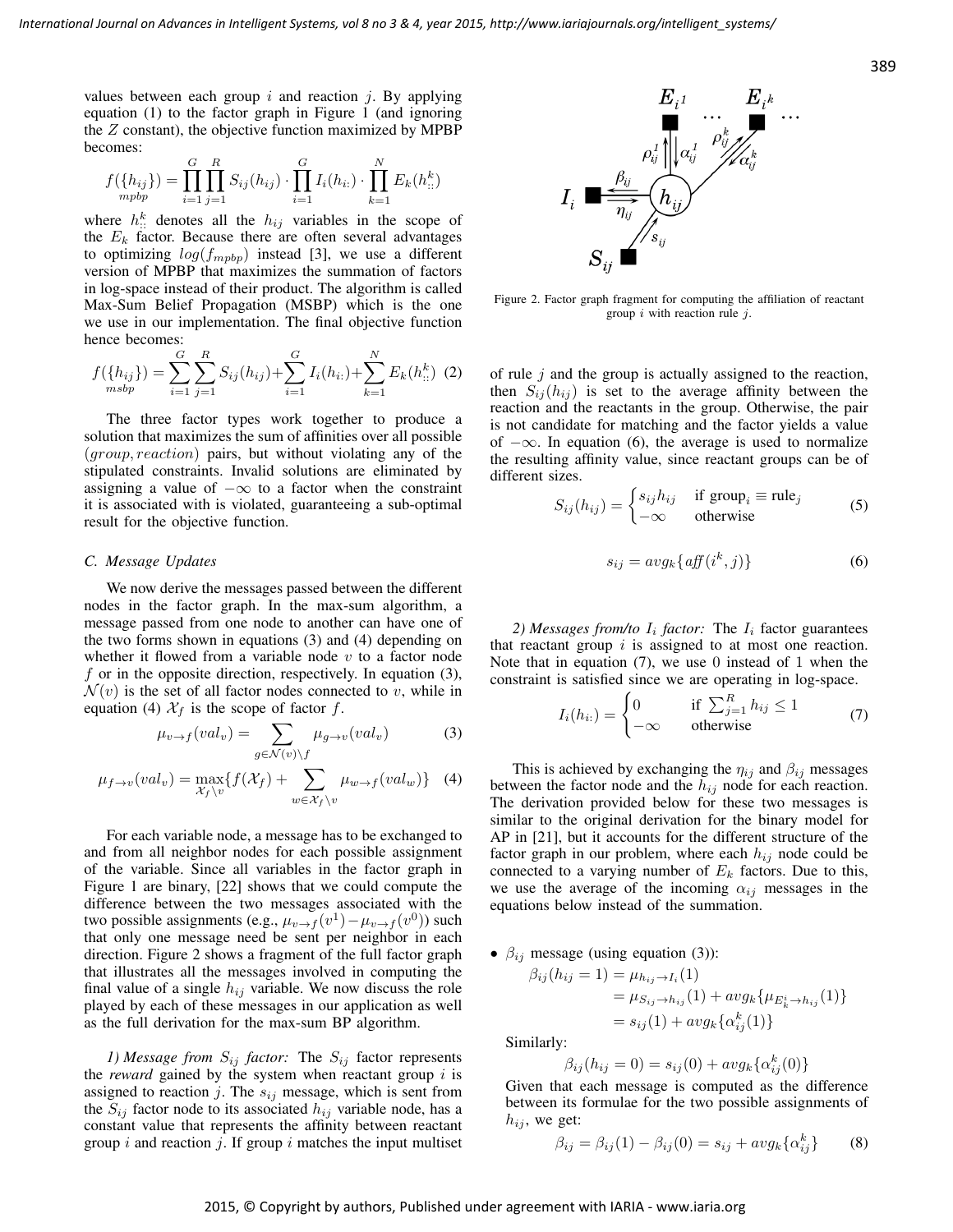•  $\eta_{ij}$  message (using equation (4)):

$$
\eta_{ij}(h_{ij} = 1) = \mu_{I_i \to h_{ij}}(1)
$$
  
= 
$$
\max_{j' \neq j} \{ I_i(h_{i1}, \dots, h_{ij} = 1, \dots, h_{iR})
$$
  
+ 
$$
\sum_{h_{ij'} \in \mathcal{N}(I_i) \setminus h_{ij}} \mu_{h_{ij'} \to I_i}(h_{ij'}) \}
$$
  
= 
$$
\max_{j' \neq j} \{ I_i(h_{i1}, \dots, h_{ij} = 1, \dots, h_{iR}) + \sum_{j' \neq j} \beta_{h_{ij'}}(h_{ij'}) \}
$$

Since we are assuming that  $h_{ij} = 1$ , the only configuration that would maximize  $\eta_{ij}(1)$  is if every other  $h_{ij',j'\neq j}$  was set to 0, otherwise the group would be assigned to more than one reaction and  $I_i$  would yield  $-\infty$  (equation (7)).  $\eta_{ij}(1)$  then becomes:

$$
\eta_{ij}(h_{ij} = 1) = \sum_{j' \neq j} \beta_{h_{ij'}}(0)
$$

For  $h_{ij} = 0$ , the configuration is only valid when a unique  $h_{ij',j'\neq j} = 1$ , in which case the  $I_i(h_{i:})$  term becomes 0, and the formula for  $\eta_{ij}(h_{ij} = 0)$  becomes a maximization over all such configurations:

$$
\eta_{ij}(h_{ij} = 0) = \max_{j' \neq j} \{ \beta_{ij'}(1) + \sum_{l \notin \{j, j'\}} \beta_{il}(0) \}
$$

Finally,  $\eta_{ij}$  is obtained by subtracting  $\eta_{ij}(0)$  from  $\eta_{ij}(1)$ :

$$
\eta_{ij} = -\max_{j' \neq j} \{ \beta_{ij'} \} \tag{9}
$$

*3) Messages from/to*  $E_k$  *factor:* The  $E_k$  factor implicitly guarantees that if a reactant group is assigned to a reaction, then no other group with any shared reactants is assigned to a reaction. This is achieved by ensuring that at most one of the  $h_{ij}$  variables attached to each  $E_k$  factor is set to 1:

$$
E_k(h_{::}) = \begin{cases} 0 & \text{if } \sum_{(i,j)^k} h_{ij}^k \le 1 \\ -\infty & \text{otherwise} \end{cases}
$$
 (10)

where  $(i, j)^k$  are the (group, reaction) indices of all the  $h_{ij}$  variables attached to  $E_k$  ( $k \in \{1...N\}$ ). The  $E_k$  factor exchanges two messages with each variable it is connected to: the  $\alpha_{ij}^k$  message represents the accumulated evidence of how appropriate it would be for the  $k^{th}$  reactant in group i to partake in reaction j, while the  $\rho_{ij}^k$  message represents the accumulated evidence for the willingness of reaction  $j$  to consume the reactant, which has to take into consideration the availability of all other reactants involved in the group. In the following equations, the notation  $E_{i^k}$  denotes the E factor associated with the  $k^{th}$  reactant in group i.

• 
$$
\rho_{ij}^k
$$
 message (using equation (3)):   
\n
$$
\rho_{ij}^k(h_{ij} = 1) = \mu_{h_{ij} \to E_{ik}}(1)
$$
\n
$$
= \mu_{S_{ij} \to h_{ij}}(1) + \mu_{I_i \to h_{ij}}(1) + \underset{k' \neq k}{avg} \{\mu_{E_{ik'} \to h_{ij}}(1)\}
$$
\n
$$
= s_{ij}(1) + \eta_{ij}(1) + \underset{k' \neq k}{avg} \{\alpha_{ij}^{k'}(1)\}
$$

and it can easily be shown that  $\rho_{ij}^k(h_{ij} = 0)$  would have a similar formula to  $\rho_{ij}^k(h_{ij} = 1)$ , yielding the following for  $\rho_{ij}^k$ :

$$
\rho_{ij}^k = s_{ij} + \eta_{ij} + \underset{k' \neq k}{avg} \{ \alpha_{ij}^{k'} \}
$$
 (11)

•  $\alpha_{ij}^k$  message (using equation (4)):

Let H be the set of h variables connected to  $E_{i^k}$  except  $h_{ij}$ :  $H = \mathcal{N}(E_{i^k}) \setminus h_{ij}$ . Since  $h_{ij} = 1$ , the only configuration that ensures that the reactant is not assigned to multiple reactions is when  $h = 0 \forall h \in H$ :

$$
\alpha_{ij}^{k}(h_{ij} = 1) = \mu_{E_{ik} \to h_{ij}}(1)
$$
  
= 
$$
\max_{h \in H} \{ E_{i^k}(h_{ij} = 1, H) + \sum_{h \in H} \mu_{h \to E_{ik}}(h) \}
$$
  
= 
$$
\max_{h \in H} \{ E_{i^k}(h_{ij} = 1, H = \{0\}) + \sum_{h \in H} \rho_{h \to E_{ik}}(0) \}
$$
  
= 
$$
\max_{h \in H} \{ 0 + \sum_{h \in H} \rho_{h \to E_{ik}}(0) \} = \sum_{h \in H} \rho_{h \to E_{ik}}(0)
$$

For  $h_{ij} = 0$ , the configuration is valid when all variables in  $H$  are set to  $0$  as in the previous case, or when exactly one variable in  $H$  is set to 1:

$$
\alpha_{ij}^{k}(h_{ij} = 0) = \mu_{E_{ik} \to h_{ij}}(0)
$$
  
\n
$$
= \max_{h \in H} \{ E_{i^k}(h_{ij} = 0, H) + \sum_{h \in H} \mu_{h \to E_{ik}}(h), \}
$$
  
\n
$$
= \max_{h \in H} \{ E_{i^k}(h_{ij} = 0, h_1 = 0, \dots, h_{|H|} = 0)
$$
  
\n
$$
+ \sum_{h \in H} \rho_{h \to E_{ik}}(0),
$$
  
\n
$$
E_{i^k}(h_{ij} = 0, h_1 = 1, h_2 = 0, \dots, h_{|H|} = 0)
$$
  
\n
$$
+ \rho_{h_1 \to E_{ik}}(1) + \sum_{h \in H \setminus h_1} \rho_{h \to E_{ik}}(0), \dots,
$$
  
\n
$$
E_{i^k}(h_{ij} = 0, h_1 = 0, h_2 = 0, \dots, h_{|H|} = 1)
$$
  
\n
$$
+ \rho_{h_{|H|} \to E_{ik}}(1) + \sum_{h \in H \setminus h_{|H|}} \rho_{h \to E_{ik}}(0) \}
$$

In the equation above,  $E_{i^k}(h)$  is 0 for any valid configuration. By using the fact that  $a - max(b, c)$  =  $min(a - b, a - c)$ , the formula for  $\alpha_{ij}^k$  obtained by subtracting  $\alpha_{ij}(0)$  from  $\alpha_{ij}(1)$  becomes:

$$
\alpha_{ij}^k = \min\{0, \min_{(g,r)\in(i,j)^k\setminus(i,j)}\{-\rho_{gr}^k\}\}\tag{12}
$$



Figure 3. Messages used to compute the affiliation of reactant group  $i$ with reaction  $j$  using max-sum belief propagation.

This concludes the derivation of all messages passed over the factor graph, which are summarized in Figure 3. An important remark regarding the formulae for the  $\eta_{ij}$ and  $\alpha_{ij}^k$  messages (equations (9) and (12)) produced by the  $I_i$  and  $E_{i^k}$  factors, respectively, is that they have a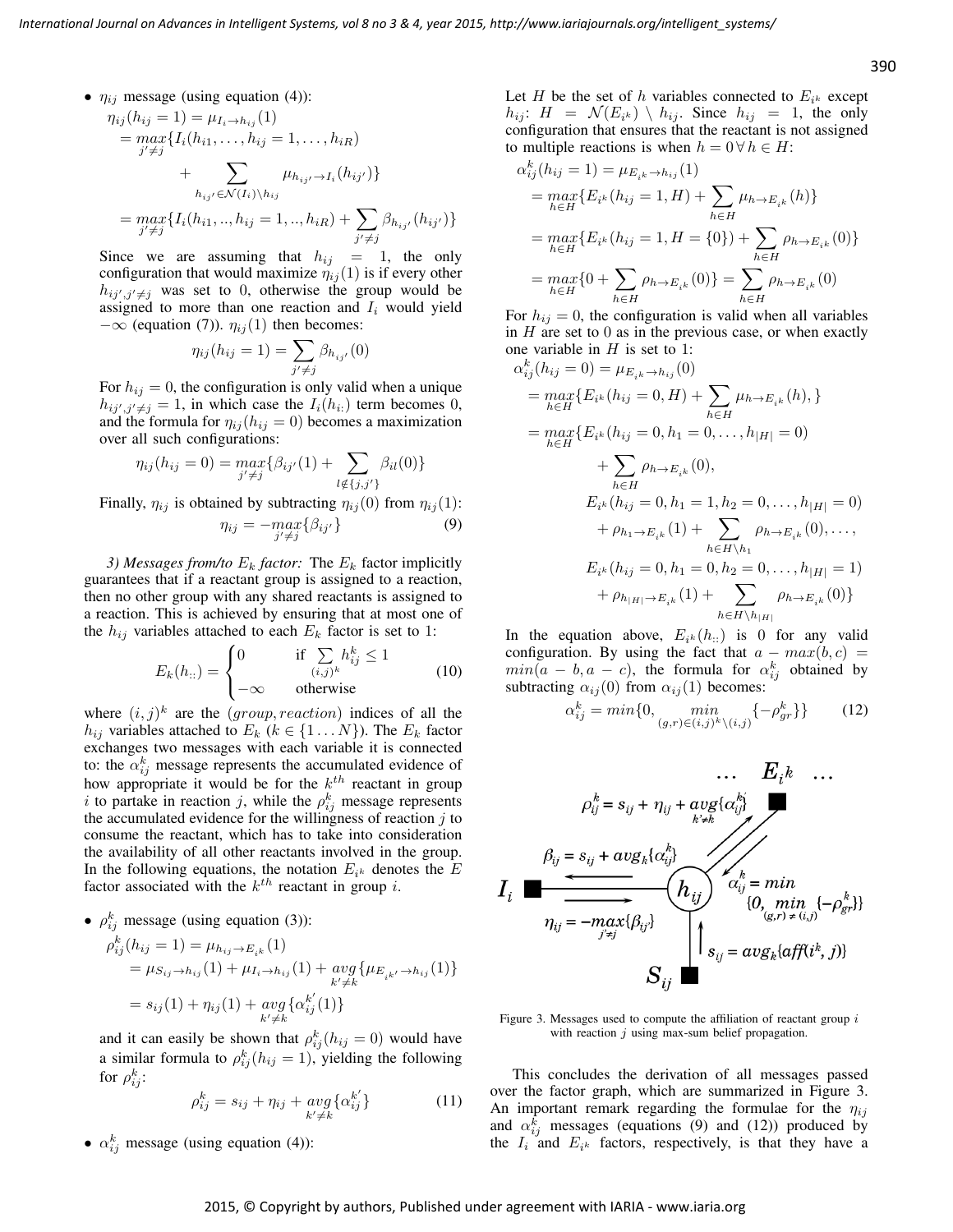complexity of  $O(N)$  in the number of possible values for the input messages that must be processed by the factor. Typically, this step would be of exponential complexity in the number of possible assignments of the variables in the scope of the factor, but due to the constraints employed in our problem, the global solution search space could be pruned significantly via early elimination of invalid solutions locally at each factor. This should work to our advantage in terms of the overall execution cost for this implementation.

### *D. Constructing the Cluster Graph*

As mentioned in Section II-D, message passing in belief propagation takes place over a *cluster graph* derived from the factor graph representation rather than directly on the latter. Different cluster graphs can be generated for the same factor graph, but for a cluster graph to be valid, it must satisfy two properties [3]:

- The *family-preservation* property, which stipulates that for each factor  $\phi$  in the original factor graph there must exist a cluster C in the cluster graph such that  $Scope[\phi] \subseteq$  $Scope[C]$ , and
- The *running-intersection* property, which requires that for any two clusters containing a variable  $v$ , there is exactly one path between the two clusters over which information about  $v$  can be propagated.

A certain class of cluster graphs knows as *Bethe cluster graphs* is guaranteed to satisfy these two properties [3]. A Bethe cluster graph is a bipartite graph where a univariate cluster is added for each variable in the factor graph, and factors are represented by multivariate clusters whose scopes include all variables in their respective factors. Edges are added only between a univariate cluster and the multivariate clusters whose scopes include the variable in question. Generating such cluster graph from the factor graph in Figure 1 is straightforward. The result is shown in Figure 4, which can be used to verify that both the family-preservation and running-intersection properties are satisfied.



Figure 4. Cluster graph used for passing messages according to max-sum belief propagation. Univariate clusters representing each  $S_{ij}$  factor appear in the bottom row, while multivariate clusters for the  $I_i$  and  $E_k$  factors appear in the top row. Edge labels indicate the variable about which information is passed along the edge.

*1) Dealing with non-convergence:* As can be seen in Figure 4, the graph is not loop-free (e.g., the loop  $S_{11}$  –  $I_1 - S_{12} - E_1 - S_{11}$ , which means that belief propagation is not guaranteed to converge, or to obtain the optimal variable assignment when it does converge. Obviously, the problem of non-optimality cannot be completely eliminated. However, by ensuring that the cluster graph satisfies the running-intersection property, the quality of the approximate solution is improved as we verify in detail in Section IV. The problem of non-convergence, on the other hand, is dealt with by employing the following techniques:

• *message damping*, where the value of a message in any given iteration of the algorithm is computed as the weighted average of the new message value and its value from the previous iteration:

$$
\mu_{t+1} \leftarrow d \cdot \mu_t + (1 - d) \cdot \mu_{t-1}, \ \ 0 < d < 1
$$

This helps reduce the chances of the message passing algorithm to oscillate indefinitely between two possible configurations.

• Terminating the message passing algorithm after having observed no improvement in the objective function (equation (2)) for a finite number of iterations. Doing so guarantees halting, but it also means that in some cases the algorithm may never find a solution. However, experimental results have shown that this only happened with an acceptably low probability, and can be remedied satisfactorily as we show in Section IV.

*2) Optimizing performance:* A significant reduction in the number of messages passed over the graph can be achieved by considering the fact that, typically, each reaction rule is compatible only with a small subset of the available reaction groups. This means that a large percentage of the  $h_{ij}$  variables in Figure 1 could never be set to 1 in a valid solution. Consequently, the beliefs about such variables in the cluster graph should remain constant throughout the execution of the algorithm, with the likelihood of  $h_{i,j} = 0$ being 1 and that of  $h_{ij} = 1$  being 0 (or 0 and  $-\infty$  in log-domain, respectively). An optimization that we applied to our implementation in order to eliminate unnecessary message exchange with such variables is to initialize the beliefs about them in the multivariate clusters that include them in their scopes to  $belief(h_{ij}) = \{0 \rightarrow 0, 1 \rightarrow -\infty\}$ while removing the univariate clusters that represent them. This resulted in significantly faster execution times without affecting the quality of the obtained solution.

Another potentially time-consuming operation is the generation of candidate reaction groups that may be assigned to a reaction. In the case where there is a large number of instances of one or more reactants, a combinatorial explosion in the number of candidate reactant groups may occur, which can add a considerable time penalty. In order to circumvent this problem, we have used the following strategies:

- Amortizing the cost of generating candidate reactant groups by caching previous candidates and updating them upon creating or destroying reactant instances, and
- Considering only the top  $n$  reactants with the highest affinity values toward a reaction rule when updating the reactant groups candidate for consumption by the rule.

# *E. Updating the Cluster Graph*

Because of the dynamic nature of applications modeled using the chemical metaphor, it is necessary to modify the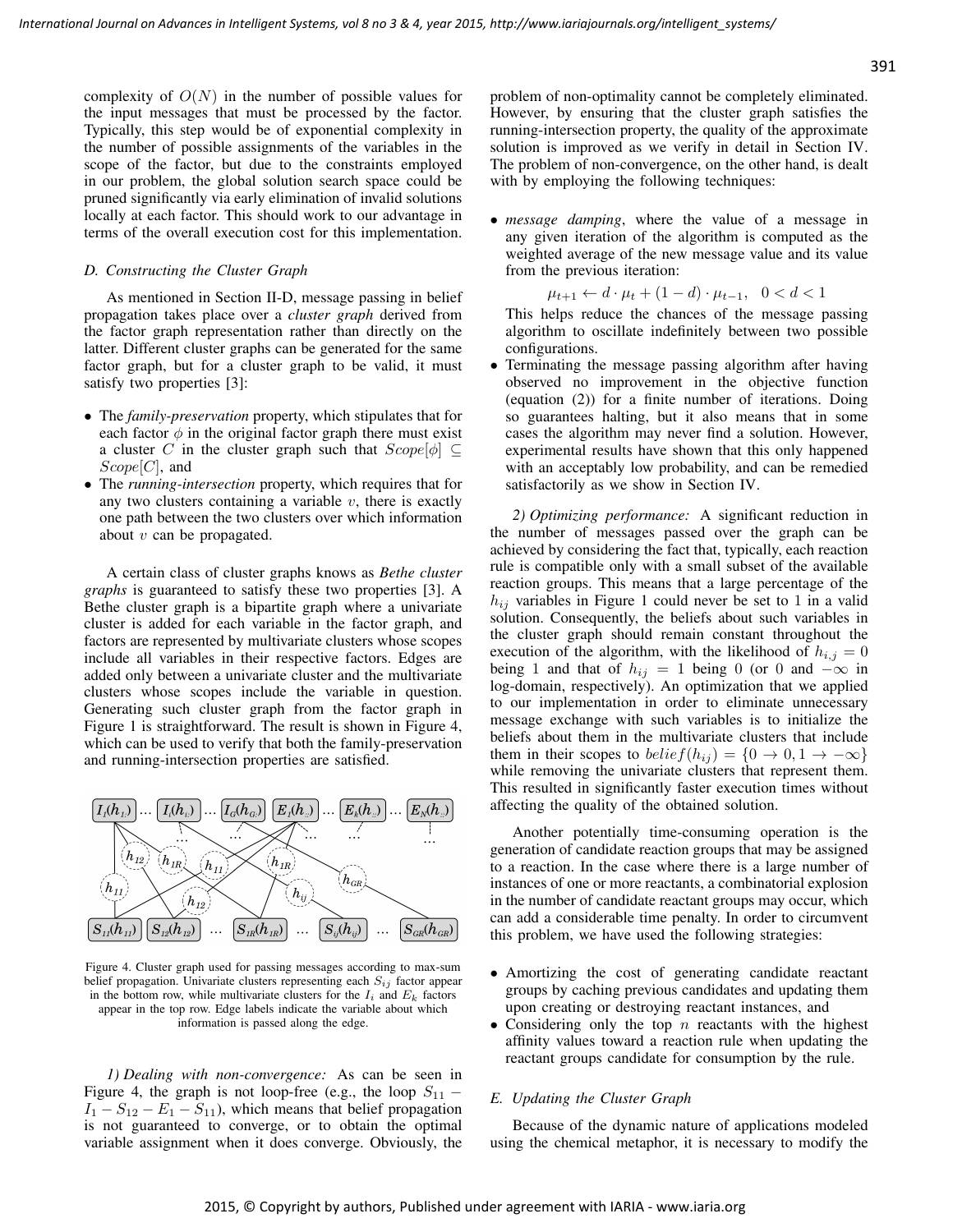structure of the cluster graph when certain events take place, such as:

- a reactant is added or removed from the system.
- a reaction is rule is activated or deactivated due to its inputs being satisfied or unsatisfied, respectively.
- a new reaction rule is defined in the system or an existing rule removed.
- inter-reactant or reactant-reaction affinities change.

Even when no external changes are exerted on the system (such as the introduction of new reactants or reaction rules) most of these events take place by merely executing a reaction rule. Instead of reconstructing the cluster graph from scratch when one of these events occur, the graph structure is only amended accordingly. The system is said to have reached *equilibrium* when no more reactions can be executed. The pseudocode for our reaction execution engine is shown below.

## 1: procedure main()

- 2:  $rules \leftarrow findRulesWithSatisfiedInputStream()$
- 3:  $reactant Groups \leftarrow \phi$
- 4: for each rule in rules do
- 5: reactantGroups ← reactantGroups ∪ computeReactantGroupsForRule(rule)

```
6: end for
```

```
7: graph \leftarrow constructBetheClusterGraph(rules, reactantGroups)
```
- 8: while true do
- 9:  $rules \leftarrow selectReactionRulesToExecute(graph)$
- 10: **if**  $rules = \phi$  then
- 11: // System reached equilibrium
- 12: return
- 13: end if
- 14: for each rule in rules do
- 15: rule.execute()
- 16: end for
- 17: updateAffinitites()
- 18:  $graph \leftarrow \text{amendGraph}(graph)$
- 19: end while
- 20: end procedure

```
21: procedure selectReactionRulesToExecute(graph)
```

```
22: // Initialize messages
```

```
23: for each cluster in graph.multivarClusters() do
```

```
24: for each var_{h_{ij}} in cluster.scope() do<br>25: if isCompatible(aroup<sub>i</sub>, rule<sub>i</sub>) then
```

```
25: if is Compatible (group_i, rule_j) then
```

```
26: \mu_{S_{ij}\rightarrow cluster} \leftarrow 0
```

```
27: \mu_{cluster \to S_{ij}} \leftarrow 0
```

```
28: else
```

```
29: \mu_{S_{ij}\rightarrow cluster} \leftarrow -\infty
```

```
30: end if
```

```
31: end for
```

```
32: end for
```

```
33: // Execute message passing algorithm
```

```
34: currentIteration \leftarrow 0
```

```
35: bestObjective \leftarrow -\infty
```
- 36:  $solution \leftarrow null$
- 37: repeat
- 38: for each  $edge(i j)$  in graph.edges() do
- 39:  $edge$ , passMessage(*computeMessage*( $i \rightarrow j$ ))
- 40:  $objective \leftarrow computeObjective(graph)$
- 41: **if** objective  $> bestObjective$  then
- 42: bestObjective  $\leftarrow$  objective
- 43:  $solution \leftarrow decodeSolution(graph)$
- 44: end if
- 45: end for
- 46: currentIteration  $\leftarrow$  currentIteration + 1
- 47: **until** (calibrationError( $graph$ ) < MIN ERROR or currentIteration  $\geq$  MAX\_ITERATIONS or objective has been decreasing for MAX\_DIVERGENT\_ITERATIONS)
- 48: return solution
- 49: end procedure
- 50: **procedure** decodeSolution( $graph$ )
- 51: for each  $cluster_{Si}$  in graph.univarClusters() do
- 52:  $val_{ij} \leftarrow cluster_{S_{ij}}$ .valueWithMaxBelief()<br>53. **end for**

53: end for

- 54: **return**  $\{val_{ij}\}$
- 55: end procedure

# IV. EVALUATION

In this section, we analyze the performance of our reaction execution engine and demonstrate how our proposed approach can be applied to a real-life problem, where we use the multi-agent constrained task assignment problem as a case study.

## *A. Performance Analysis*

To evaluate the performance of the message-passing algorithm, we have performed over 2, 500 runs using the input parameters shown in Table I, whose values were selected randomly within the indicated ranges.

|  |                                       |  | TABLE I. Minimum and maximum limits used for generating random |  |
|--|---------------------------------------|--|----------------------------------------------------------------|--|
|  | input parameters for each experiment. |  |                                                                |  |

| <b>Parameter</b>                | Min | <b>Max</b> |  |
|---------------------------------|-----|------------|--|
| Num. unique reactant types      | 100 | 1,000      |  |
| Num. instances of each          |     |            |  |
| reactant type                   |     |            |  |
| Num. reaction rules             |     | 30         |  |
| Num. unique reactant types      |     |            |  |
| in each reaction input multiset |     |            |  |
| Reactant type multiplicity in   |     | # reactant |  |
| reaction input multiset         |     | instances  |  |

Depending on the parameter values generated for each run, a different number of *assignable*  $h_{ij}$  variables (henceforth referred to as *matches*) end up in the cluster graph. As mentioned in Section III-D2, this number is often much smaller than the total number of variables in the graph, and is a better estimate of the true size of the optimization problem. Therefore, it is used as a key metric in this analysis. The algorithm was implemented in Java, and all experiments were executed on the Java HotSpot $^{TM}$ 64-bit JVM v1.8.0\_25-b17 running on a 2.4 GHz Intel Core i5 computer with 8 GB 1067 MHz DDR3 RAM.

Figure 5 shows a scatter plot comparing the actual objective and number of matches obtained using our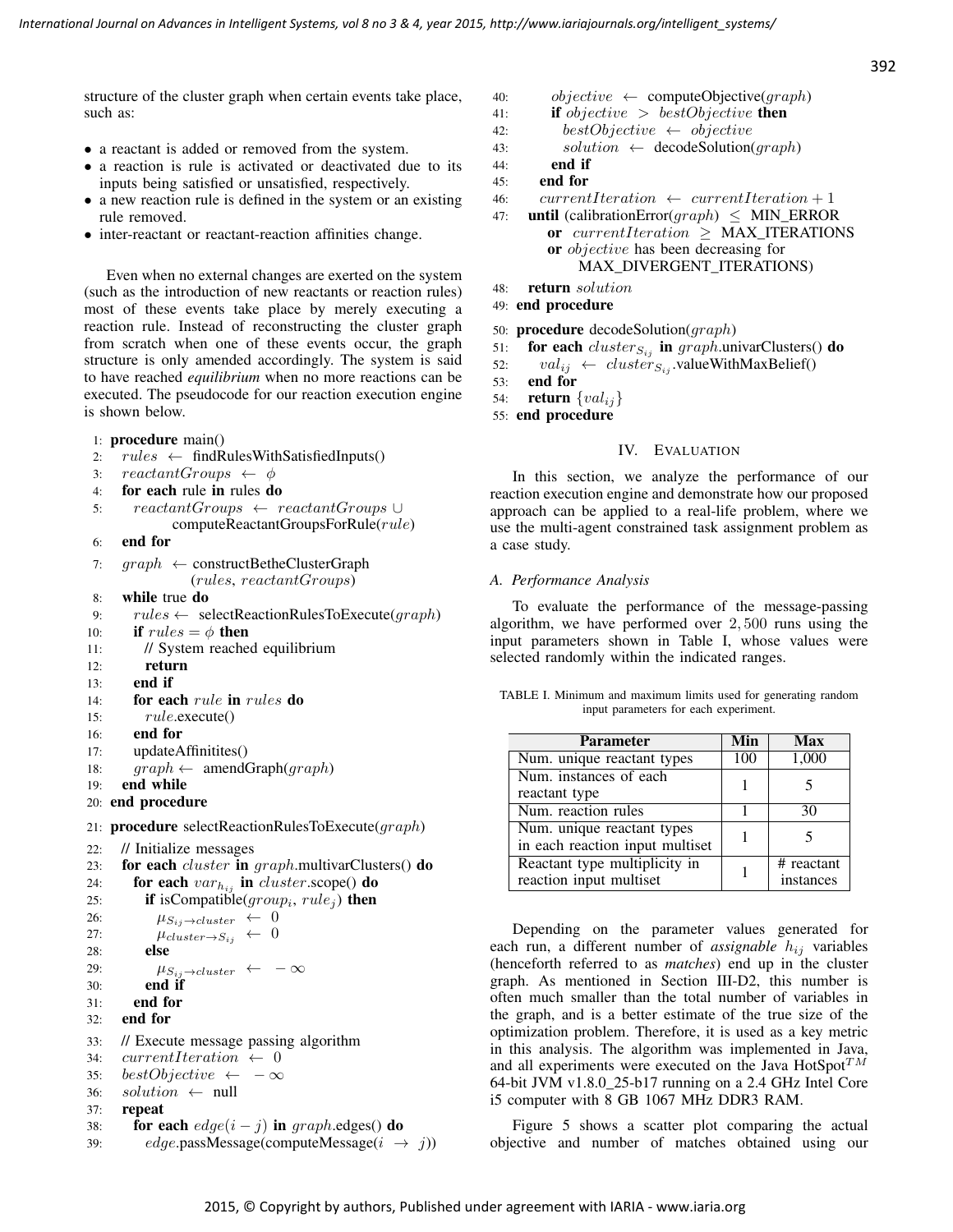

Figure 5. Scatter plot for Actual vs. Target objective (top), and number of matches (bottom).

algorithm to the same metrics when computed using a brute-force algorithm that finds the best solution using exhaustive search. The objective is computed using equation (2), and it represents the total reward gained by the system given a particular set of matches. Due to the intractability of computing the optimal solution, we have restricted comparisons with the brute-force algorithm to problems with 30 or less possible matches (which would require evaluating over 1 billion different combinations). The results in Figure 5 were obtained from over 600 runs, and they show that our algorithm matches or closely approaches the optimal solution in the majority of cases.

Figure 6 displays a break-down of the results in Figure 5. The histogram shows that our algorithm achieved 90% or more of the quality of the optimal objective in almost 77% of runs. The second largest group represents just 8% of runs, where the obtained objective lied between 50% and 70% of the optimal. In almost  $2\%$  of runs, our algorithm did not converge to any valid solution. Those runs are represented by the data points lying on the Y-axis in Figure 5. One possible circumvention in this case is to greedily select the non-conflicting matches that maximize the objective. This would usually yield an inferior solution, especially in the presence of many conflicts, but would still be preferable to selecting no reactions at all.



Figure 6. A break-down of the percentage of runs vs. actual/optimal solution ratio.

We now turn our attention to time performance. Figure 7 shows the number of message-passing iterations as well as the average number of messages/cluster that were needed to arrive at the solution. By combining the largest two groups in the histogram, we find that in more than 80% of runs, the best solution was found in less than 10 message-passing iterations and less than 30 message exchanges with every cluster in the graph.



Figure 7. A break-down of the percentage of runs vs. the number of iterations and messages per cluster required to find the solution.

Figure 8 shows a comparison between the execution times of three different algorithms versus the number of possible matches in the cluster graph. In addition to the brute-force algorithm mentioned earlier, we have also added a greedy algorithm to act as a baseline for time performance. The greedy algorithm sorts all matches descendingly by reward then iterates over the sorted matches attempting the two possible assignments of each match and keeping the one that maximizes the sum of rewards.

Unsurprisingly, the message-passing algorithm is slower than the  $O(N)$  greedy algorithm, but as can be seen in Figure 8, the execution times of both algorithms remain to be within a constant factor of each other, even when the number of possible matches exceeds 500. Figure 9 focuses on the message-passing algorithm, where each data point represents the average execution time of all runs that share the same number of matches.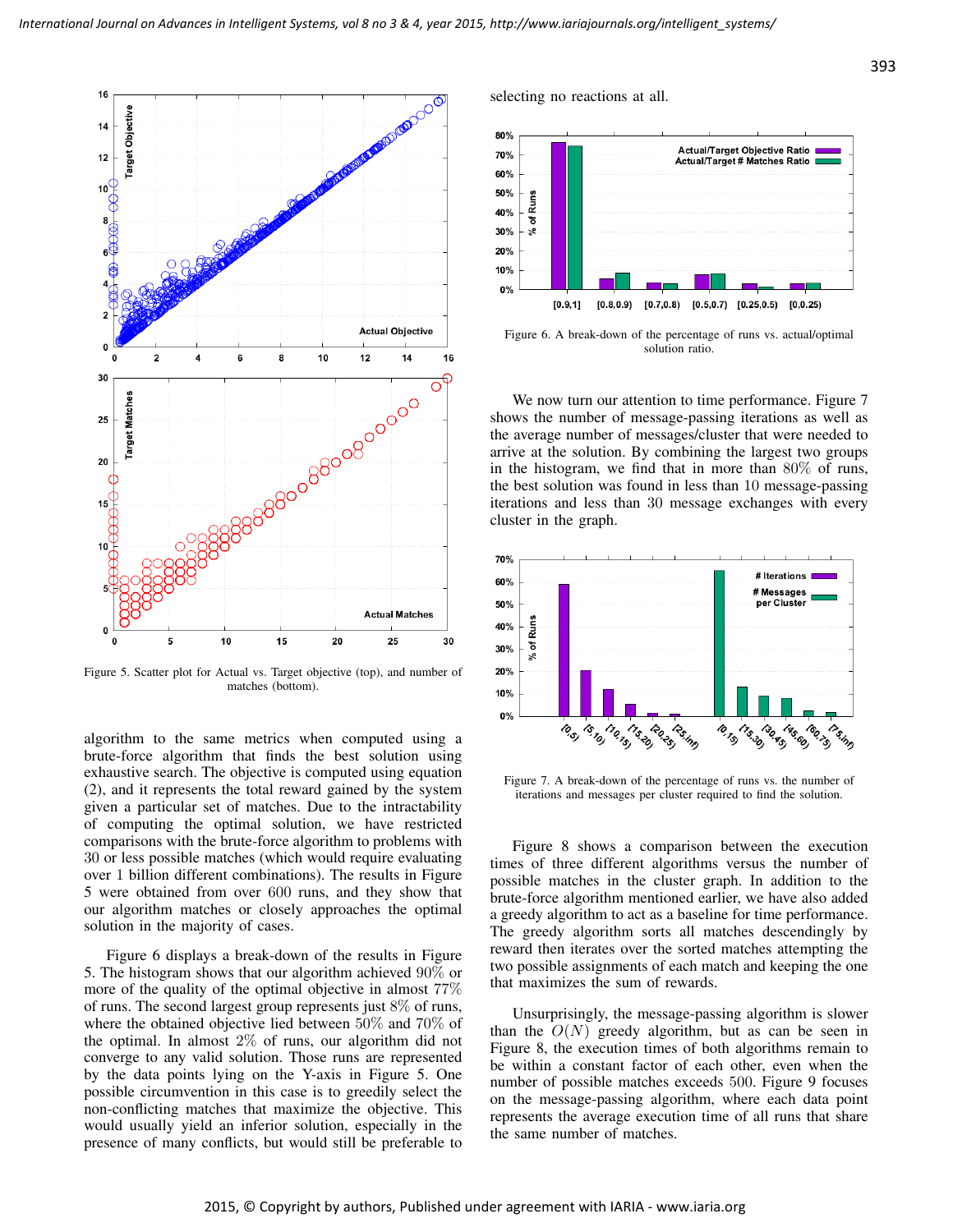

Figure 8. Logarithmic execution time vs. number of possible matches.



Figure 9. Execution time of message-passing algorithm vs. number of matches, showing the trend line of data points across all runs.

Finally, as validation of the quality of the solution obtained using the message-passing algorithm, we have compared it to the greedy solution as more reaction rules contend over the same reactant. In order to do this, we have generated sets of 1, 000 runs each. In every set, each reactant



Figure 10. Reactant contention vs. improvement over greedy objective.

has an average number of reaction rules contending over it that falls within a predefined range. Figure 10 shows that the objective obtained using the message-passing algorithm improves exponentially relative to the greedy algorithm as the contention rate increases.

## *B. Case Study: Resource-Constrained Task Assignment*

We now demonstrate how  $C_2A_2$  can be applied to a concrete problem in a pervasive computing setting. The case study we have chosen is the problem of resource-constrained task assignment in a multi-agent system. Different versions of this problem have been studied in the literature, each with a slightly different problem statement (e.g., [23], [24], [25], [26]). The version we are interested in here has the following problem statement: given a set of tasks T and a set of heterogeneous agents A, where each task  $t \in T$ is associated with a *demand* vector  $d_t$  the describes the requirements needed to starts the execution of task  $t$ , and each agent  $a \in A$  is associated with a *supply* vector  $p_a$ that describes the capabilities of  $a$ , it is required to find an assignment  $M : A \rightarrow T$  such that:

- For each task  $t \in T$ , M must contain an assignment associating  $t$  with a set of agents whose aggregate supply satisfies  $d_t$ .
- The assignment  $M$  should be selected such that the objective function  $f = \sum_{t \in T} w(t) - \sum_{m \in M} c(m_{a \to t})$  is maximized, where  $w(t)$  is the reward gained by the system for executing task t, and  $c(m_{a\rightarrow t})$  is the cost incurred by the system for assigning agent  $a$  to task  $t$ .

[27] shows that this problem is  $N \mathcal{P}$ -hard, and therefore finding the optimal solution is prohibitively expensive for large inputs. Several centralized and distributed heuristic algorithms have been proposed in [23], [24], [25], [26] among others. In [24], an online centralized algorithm is proposed for forming coalitions among mobile heterogeneous robots, allowing them to perform tasks that require the collaboration of multiple robots with different capabilities. A test scenario that involves 10 robots and 3 tasks is given, for which we are now going to devise a solution using  $C_2A_2$ .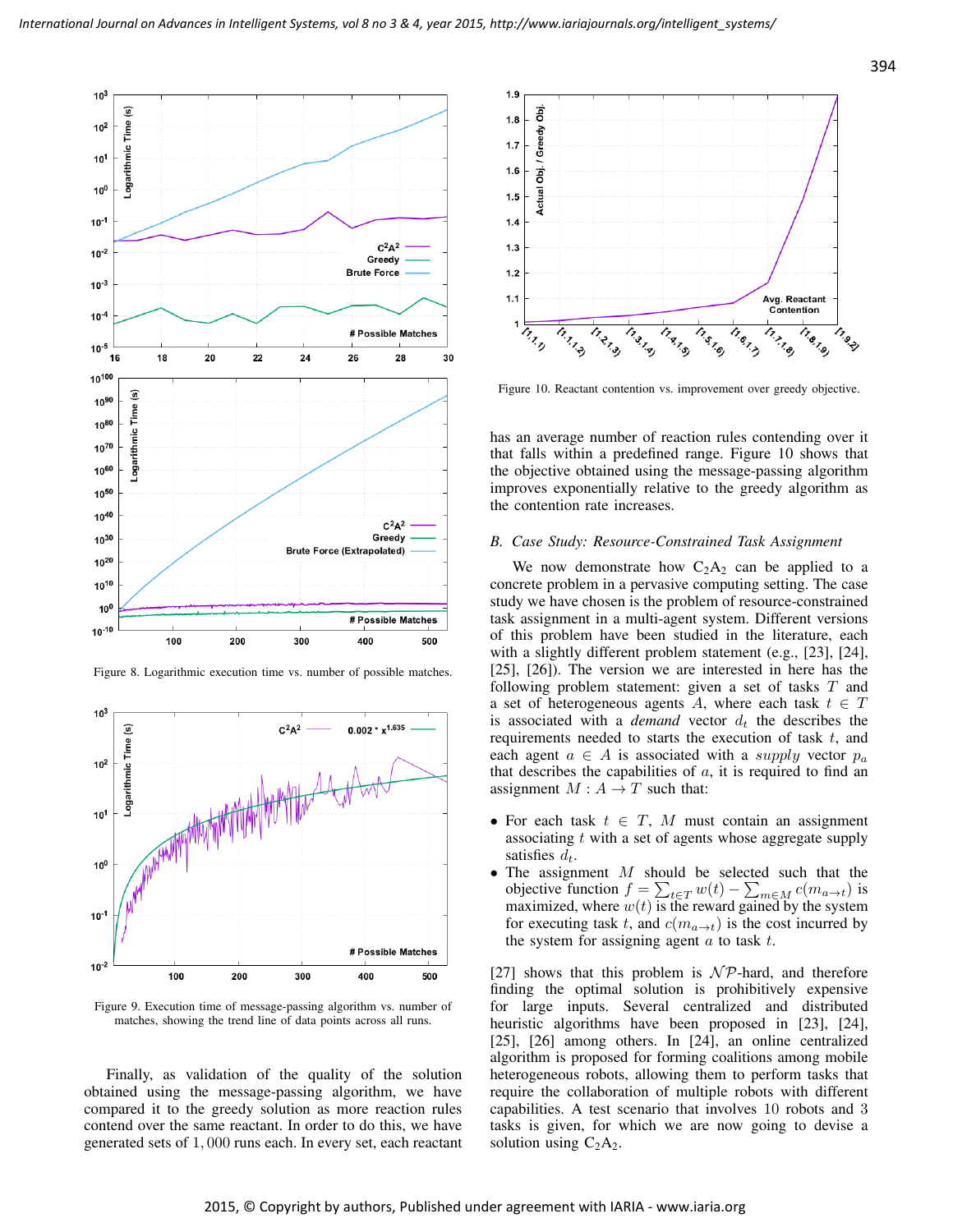The robot capabilities required in the test scenario are shown in Table II, along with baseline values for the various functional elements specific to each capability. The scenario consists of three tasks, where each task imposes two levels of constraints: (a) robot-level constraints, which must be satisfied individually by each robot involved in executing the task, and (b) coalition-level constraints, which must be satisfied by the robot coalition as a whole. The three tasks are shown in Table III. Finally, the ten robots involved in the test scenario and the different capabilities they possess are shown in Table IV.

The scenario can be modeled using the reaction rules shown below. The number of rules correspond to the number of tasks, where for each task  $t$ , a corresponding rule is responsible for producing a robot coalition,  $c_t$ , with collective capabilities that satisfy the task requirements. In each rule,  $n$  is the number of robots in the coalition  $(1 \le n \le 10)$ , and  $|s_i|$  is the magnitude of robot capability  $i$  possessed either by an individual robot or the whole coalition.

$$
t_1 + \left(n \times r_{|s_4| \ge 1 \times \{0.8, 0.8, 0.5\}}\right)_{\substack{|s_1| \ge 1 \times \{0.5\} \\ |s_3| \ge 1 \times \{0.5\}}}\n\longrightarrow c_1
$$
  
\n
$$
\downarrow s_4 \ge 2 \times \{0.8, 0.8, 0.5\}
$$

(13)  

$$
t_2 + \left(n \times r_{|s_4| \ge 1 \times \{0.8, 0.8, 0.5\}}\right)_{|s_4| \ge 0 \times \{0.8, 0.8, 0.5\}} \longrightarrow c_2
$$

$$
\sum_{\substack{|s_4| \ge 1 \times \{0.8, 0.8, 0.3\} \\ |s_6| \ge 1 \times \{0.8, 1\}}} |s_4| \ge 2 \times \{0.8, 0.8, 0.5\}
$$
 (14)

$$
t_3 + \left(n \times r_{|s_5| \ge 12 \times \{1,1\}}\right)_{\substack{|s_2| \ge 1 \times \{0.5\} \\ |s_4| \ge 2 \times \{0.8, 0.8, 0.5\}}} \longrightarrow c_3 \tag{15}
$$

Just like in [24], we are assuming that tasks are independent of each other, but the same concept can still be applied to dependent tasks, where a scheduler would be responsible for detecting which tasks may compete for the available resources at any given time and add the necessary reaction rules for them. The sequential scheme proposed in [24] uses a greedy heuristic to select the robot coalitions, but we will show that our concurrent solution can achieve a conflict-free assignment for all tasks with better resource utilization.

The next step is to specify the different affinity formulae that govern reaction execution, and consequently coalition formation. We consider the optimal solution to be the one that achieves the least possible surplus of unutilized capabilities, thus freeing up more robots to participate in any new tasks that may arise. Accordingly, we are going to construct the affinity formulae such that they optimize this objective. However, it can easily be shown that different definitions of optimality can be catered for by designing different affinity formulae.

We define the following affinity relationships in our solution:

• *task-to-rule* affinity: Because each rule in equations (13)-(15) is designed to produce a coalition for a particular task, the affinity between a task  $t$  and rule  $l$  is defined such that  $aff(t, l) = -\infty$  unless l produced coalition  $c_t$ :

$$
aff(t, l) = \begin{cases} 0, & \text{if output}(l) = c_t \\ -\infty, & \text{otherwise} \end{cases} (16)
$$

- *robot-to-robot* affinity: In this particular test scenario robots have no preference as to which other robots may join them in a coalition. Therefore, affinities between all pairs of robots are set to 0.
- *robot-to-task* affinity: The affinity between robot r and task  $t$  is computed according to equation (17). If  $r$  does not satisfy the robot-level constraints of  $t$ , then  $r$  cannot join coalition  $c_t$ , and thus  $aff(r, t)$  is set to  $-\infty$ . On the other hand, if  $r$  meets the robot-level constraints of  $t$ , then  $aff(r, t)$  decreases as the average capability surplus of r increases beyond the requirements of task t.

$$
aff(r,t) = \begin{cases} -avg & \{s_i^{(r)} - s_i^{(t)}\}, & \text{if } r \equiv t \\ i: |s_i^{(r)}| \ge |s_i^{(t)}| \\ -\infty, & \text{otherwise} \end{cases}
$$
(17)

• *coalition-to-rule* affinity: For every rule in equations  $(13)-(15)$ ,  $C_2A_2$  has to generate all possible input reactant groups that satisfy the rule (as discussed in more detail in Section III-B). In our test scenario, all of these groups are comprised from the task associated with the rule in addition to a candidate robot coalition that is compatible with the task. As such, the affinity between a candidate coalition  $cc_t$  and a rule l is defined as the average robot-to-task affinity (equation (17)) over all robots in the coalition if output(l) = t, and  $-\infty$  otherwise:

$$
aff(cc_t, l) = \begin{cases} avg\{aff(r, t)\}, & \text{if output}(l) = c_t \\ r \in cc_t \\ -\infty, & \text{otherwise} \end{cases}
$$
(18)

Having defined the reaction rules and affinity formulae, we can now feed them into the reaction execution engine to obtain the solution. This particular problem has 608 conflict-free solutions, out of which only 55  $(-9\%)$  satisfy the resources needed by all three tasks. Figure 11 shows the possible objective values achievable by those 55 solutions and the number of occurrences of each objective. The results show that  $C_2A_2$  was able to converge to the second best solution, which is compared to the optimal solution in Table V. The table also shows the magnitude of unutilized resources on robots assigned by each solution to the three tasks.



Figure 11. Number of conflict-free solutions for each objective value.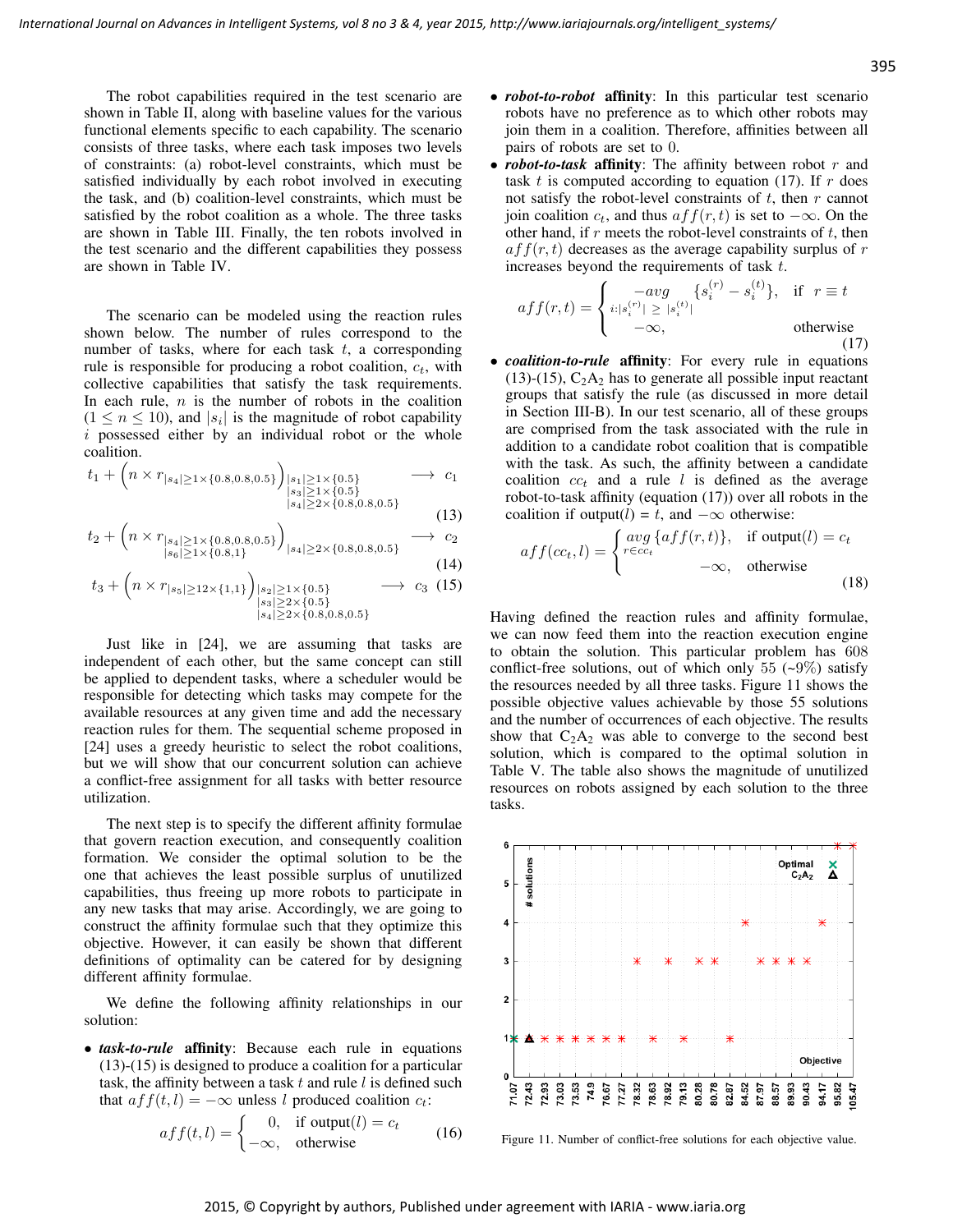| Symbol         | <b>Description</b> | <b>Attributes</b>                                                                                                            |  |  |
|----------------|--------------------|------------------------------------------------------------------------------------------------------------------------------|--|--|
| S <sub>1</sub> | robot arm          | $w_{lift} = 10kg$ (max. lifting capacity)                                                                                    |  |  |
| $s_2$          | gripper            | $w_{qrip} = 20kg$ (max. object weight)                                                                                       |  |  |
| $s_3$          | container          | $w_{carry} = 50kg$ (max. payload)                                                                                            |  |  |
| $S_4$          | camera             | $a_{view} = 90^{\circ}$ (viewing angle)<br>$d_{view} = 5m$ (visible range)<br>$f_{sampling} = 5frame/s$ (sampling frequency) |  |  |
| $s_5$          | sonar              | $d_{det} = 5m$ (sensor range)<br>$f_{det} = 40Hz$ (scan frequency)                                                           |  |  |
| $s_6$          | mobility           | $v_{max} = 0.6m/s$ (max. linear velocity)<br>$\omega_{max} = 0.5\pi/s$ (max. angular velocity)                               |  |  |

TABLE II. Robot capabilities used in test scenario, with baseline values for the functional elements specific to each capability.

TABLE III. Tasks used in the test scenario and their robot-level and coalition-level constraints. The magnitude of each capability functional element is mapped to the range [0, 1], with 1 being the baseline value shown in Table II.

| <b>Symbol</b> | <b>Description</b>                     | <b>Robot-level Constraints</b>                                                        | <b>Coalition-level Constraints</b>                                                                                                   |
|---------------|----------------------------------------|---------------------------------------------------------------------------------------|--------------------------------------------------------------------------------------------------------------------------------------|
| $t_1$         | area search and<br>object manipulation | $1 \times s_4$ (camera) $\{0.8, 0.8, 0.5\}$                                           | $1 \times s_1$ (robot arm) $\{0.5\}$<br>$1 \times s_3$ (container) $\{0.5\}$<br>$2 \times s_4$ (camera) $\{0.8, 0.8, 0.5\}$          |
| $t_2$         | area exploration                       | $1 \times s_4$ (camera) $\{0.8, 0.8, 0.5\}$<br>$1 \times s_6$ (mobility) $\{0.8, 1\}$ | $2 \times s_4$ (camera) $\{0.8, 0.8, 1\}$                                                                                            |
| $t_3$         | cargo transportation                   | $12 \times s_5$ (sonar) $\{1, 1\}$                                                    | $1 \times s_2$ (gripper) $\overline{\{0.5\}}$<br>$2 \times s_3$ (container) $\{0.5\}$<br>$2 \times s_4$ (camera) $\{0.8, 0.8, 0.5\}$ |

TABLE IV. Capability matrix of robots used in the test scenario.

| Capability/    | S <sub>1</sub>       | $s_2$              | $S_3$             | $S_4$                            | $s_{5}$                             | $s_6$                       |
|----------------|----------------------|--------------------|-------------------|----------------------------------|-------------------------------------|-----------------------------|
| <b>Robot</b>   | (robot arm)          | (gripper)          | (container)       | (camera)                         | (sonar)                             | (mobility)                  |
| $r_1$          | $1 \times \{0.5\}$   |                    | $\propto \{0.5\}$ | $\{0.8, 0.8, 0.5\}$<br>$1\times$ | $\overline{16} \times \{1,1$        | $1 \times \{0.8, 1$         |
| $r_2$          |                      | $1 \times \{0.6\}$ |                   | $\{0.8, 0.8, 0.5\}$<br>$\times$  | $\overline{16} \times \{1,1$        | $1 \times \{0.8, 1$         |
| $r_3$          | $1 \times \{0.5\}$   |                    | $1 \times \{1\}$  |                                  | $16 \times$<br>$\{1,1\}$            | $\{0.5, 0.8\}$<br>$1\times$ |
| $r_4$          |                      |                    |                   | $\{0.8, 0.8, 0.5\}$<br>$\times$  | $16 \times$<br>$\{1,1$              | $\{0.8, 1\}$<br>$1\times$   |
| $r_5$          |                      |                    |                   | $\{0.8, 0.8, 1\}$<br>$1 \times$  | $14 \times$                         | 1,<br>$\mathbf{X}$          |
| $r_6$          |                      | $1 \times \{1\}$   | $1 \times \{1\}$  |                                  | $14 \times$                         | $1 \times \{0.8, 1$         |
| r <sub>7</sub> |                      |                    |                   | $1 \times \{1, 1, 0.5\}$         | $14 \times$                         | $1 \times \{0.8, 1$         |
| $r_8$          | $1 \times \{0.5\}$   |                    |                   | $1 \times \{1, 1, 0.5\}$         | $14 \times$                         | $1 \times \{0.8, 1\}$       |
| r <sub>9</sub> |                      | $1 \times \{0.3\}$ |                   | $\{0.8, 0.8, 1\}$<br>$1\times$   | $\left\{1,1\right\}$<br>$14 \times$ | $1 \times \{0.8, 1$         |
| $r_{10}$       | $\{1\}$<br>$1\times$ |                    |                   | $\{0.8, 0.8, 0.5\}$<br>$\times$  | $8 \times \{1,$                     | $\{0.5, 0.8\}$<br>$\times$  |

TABLE V.  $C_2A_2$  vs. optimal task-to-robot assignment.

|                | $C_2A_2$                   | <b>Optimal Solution</b>    |  |
|----------------|----------------------------|----------------------------|--|
| $t_{1}$        | $\{r_{1}, r_{10}\}$        | ${r_1,r_{10}}$             |  |
| $t_2$          | $\{r_5,r_9\}$              | ${r_5,r_9}$                |  |
| $t_3$          | $\{r_3, r_4, r_6, r_7\}$   | ${r_3, r_6, r_7, r_8}$     |  |
|                | <b>Resource Surplus</b>    |                            |  |
|                | $1 \times \{1\}$           | $1 \times \{1\}$           |  |
| s <sub>1</sub> | $1 \times \{0.5\}$         | $2 \times \{0.5\}$         |  |
|                | $1 \times \{0.5\}$         | $1 \times \{0.1\}$         |  |
| $s_2$          | $1 \times \{0.3\}$         | $1 \times \{0.5\}$         |  |
| $s_3$          | $2\times\{0.5\}$           | $2\times\{0.5\}$           |  |
| $S_4$          | $1 \times \{0.2, 0.2, 0\}$ | $2 \times \{0.2, 0.2, 0\}$ |  |
| $s_{5}$        | $64 \times \{1,1\}$        | $62 \times \{1,1\}$        |  |
|                | $4 \times \{0.8, 1\}$      | $4 \times \{0.8, 1\}$      |  |
| $s_6$          | $2 \times \{0.5, 0, 8\}$   | $2 \times \{0.5, 0, 8\}$   |  |
|                | $1 \times \{0.2, 0\}$      | $1 \times \{0.2, 0\}$      |  |
| Objective      | $\overline{72.43}$         | 71.07                      |  |

# V. CONCLUSION AND FUTURE WORK

In this paper we presented a novel implementation of a chemical reaction execution engine geared toward multi-mission pervasive computing applications. By utilizing the concept of chemical affinity between network nodes, or between nodes and certain tasks or missions, we demonstrated an approach by which the network as a whole can be steered toward convergence on a set of common goals through the distributed exchange of affinity values expressed on an individual basis. We showed how the problem can be represented as a Maximum-a-Posteriori assignment problem and how it can be solved efficiently using the Max-Product Belief Propagation algorithm after carefully constructing a probabilistic factor graph and designing the message update formulae for the problem. We validated the efficacy of our approach using simulation, and also more tangibly by applying it to the problem of resource-constrained task assignment.